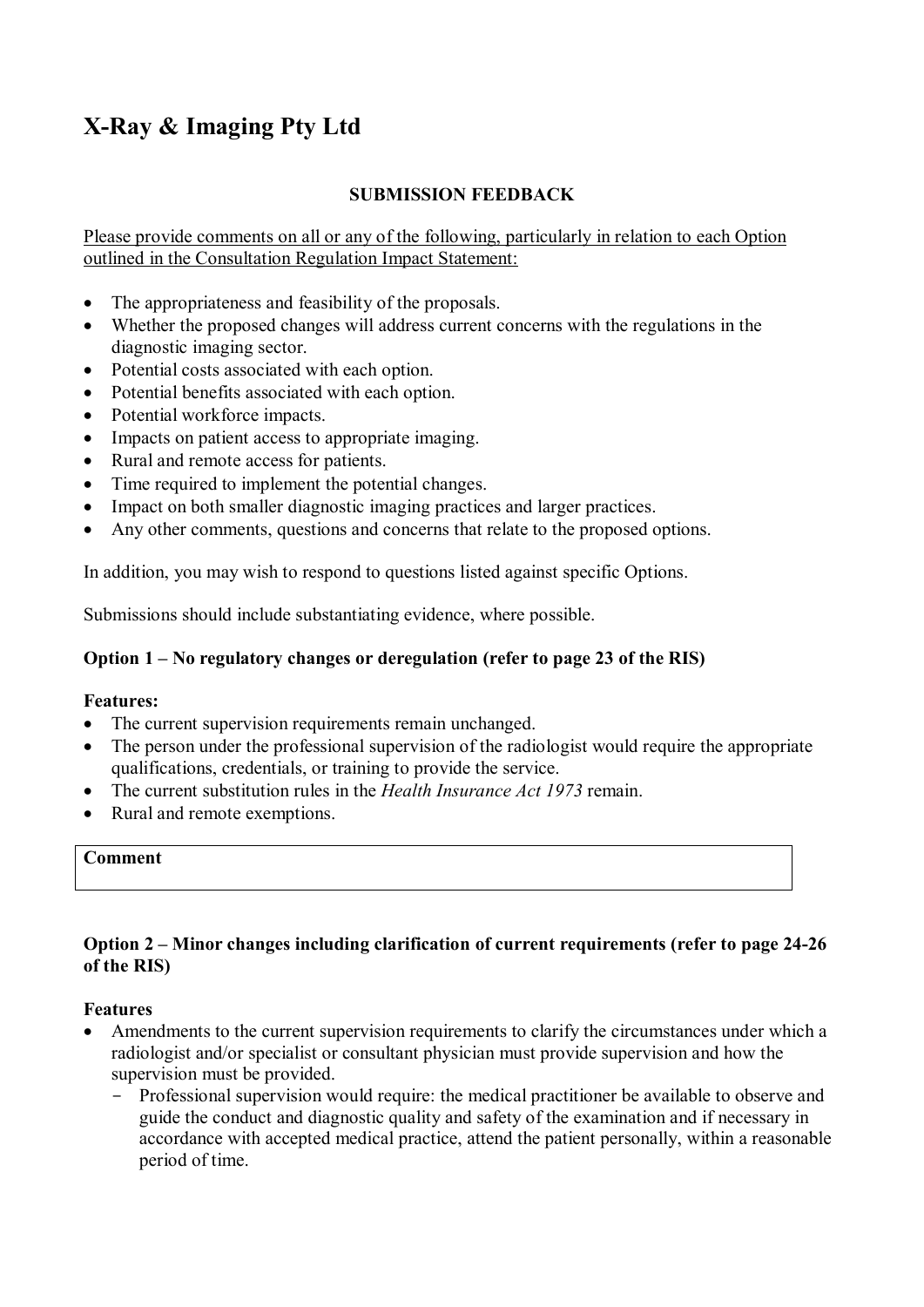- The personal attendance requirement of musculoskeletal ultrasound would be amended to align with all other ultrasound items.
- The person under the professional supervision of the radiologist would require the appropriate qualifications, credentials, or training to provide the service.
- The current substitution rules in the *Health Insurance Act 1973* remain.
- Rural and remote exemptions.
- Specified qualification requirements for ultrasound providers.
- Definition of diagnostic ultrasound.

## **Comment**

We think implementation of this level of change is appropriate and potentially feasible. The removal of the personal attendance requirement for MSK ultrasound, to aligning it will all other ultrasound items, is an appropriate change as long as the person performing the examination was suitably qualified.

We agree that there needs to be clear clarification of the definition of professional supervision and what is a "reasonable period of time" to attend. We support that a Radiologist should be able to provide supervision for a number of practices in a similar geographical location. A Radiologist does not need to be on-site to review images and to discuss and influence a case with the Radiographers / Sonographers and would only feel the need to personally attend a patient on minimal occasions.

To implement a "time to attend" requirement which requires a Radiologist to be specifically on-site would decrease a lot of practices' ability to offer services to patients in a timely manner and significantly increase running costs. Practices would require more Radiologists to meet this requirement. Given that it is extremely difficult to get Radiologists to work in nonmetropolitan regions and the wages they can command, this would make many smaller practices unviable unless rebates were significantly increased or large out of pocket gaps were applies.

## **Musculoskeletal Ultrasound (refer to page 25-26 of the RIS)**  *Questions:*

- Are the principles as outlined satisfactory to clarify the requirements?
- What reasons, if any, are there for the personal attendance requirements for musculoskeletal ultrasound to remain?
- Would a minimum set of guidelines for 'accepted medical practice' per modality be appropriate?
- What savings are anticipated to be realised from removing the personal attendance requirements for musculoskeletal ultrasound services?
- What additional costs are anticipated to be incurred by requiring a medical practitioner (eg radiologist) to be in close proximity to attend on a patient personally within a reasonable period of time in circumstances where this is not currently the situation?
- What other costs (if any) might be associated with the proposed changes?
- What are the potential consequences of the proposed changes?

## **Comment**

We do not anticipate any significant cost increase or saving from removing the personal attendance requirement. It should have no impact on the number of patients referred. It would provide patients with greater access, as their appointments would not have to be booked at a time that we know the Radiologist is immediately available to attend. This currently limits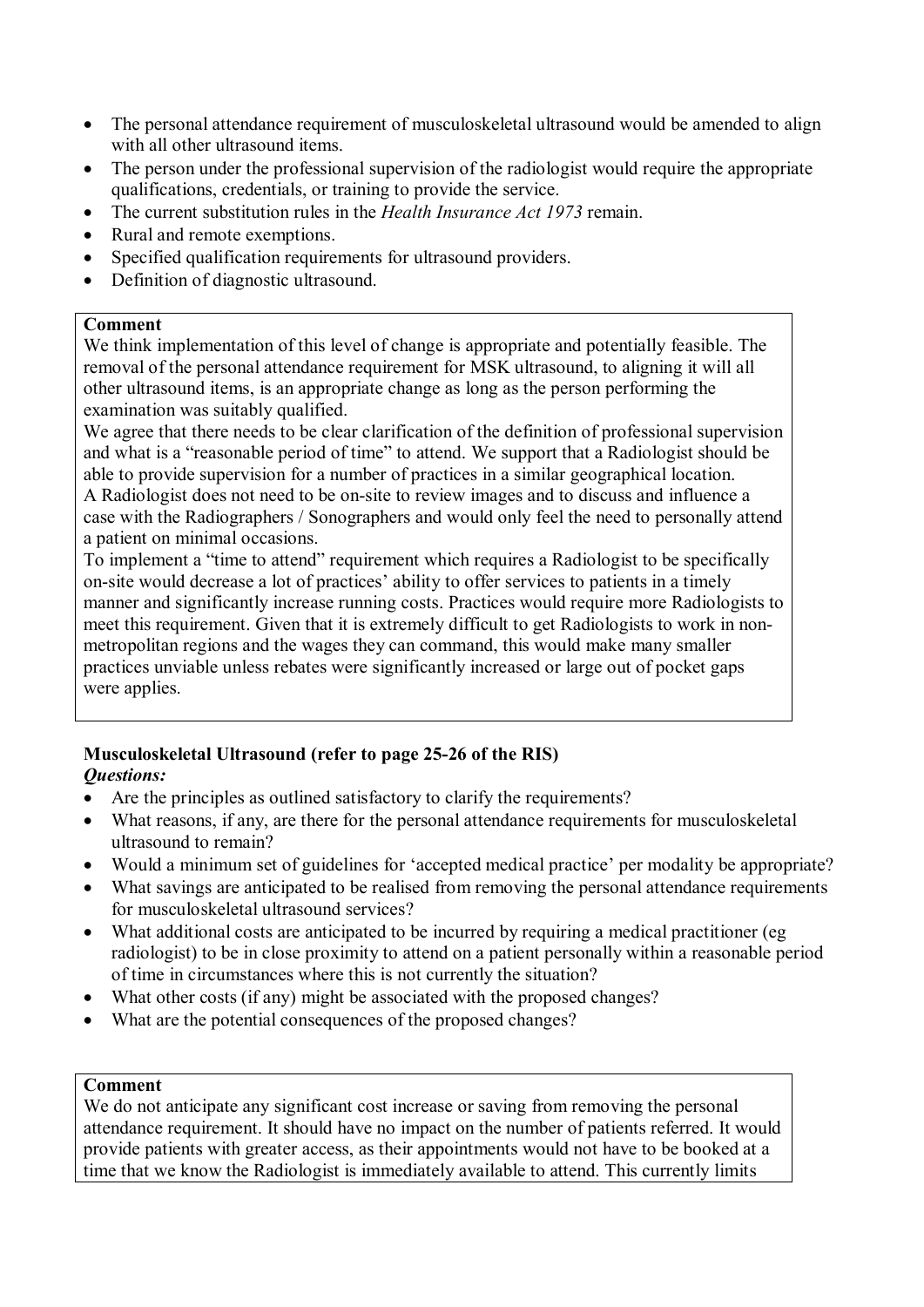when we make MSK ultrasound appointments available.

# **Option 3 – Practice based approach (refer to page 27-34 of the RIS)**

## **Features**

- Amendments to the current supervision requirements to clarify the circumstances under which a radiologist and/or specialist or consultant physician must provide supervision and how the supervision must be provided.
	- Professional supervision would require: the medical practitioner be available to observe and guide the conduct and diagnostic quality and safety of the examination and if necessary in accordance with accepted medical practice, attend the patient personally, within a reasonable period of time.
- The personal attendance requirement of musculoskeletal ultrasound would be amended to align with all other ultrasound items.
- The person under the professional supervision of the radiologist would require the appropriate qualifications, credentials, or training to provide the service.
- Computed Tomography services would only be able to be provided in a comprehensive practice, with the exception of CT of the coronary arteries (items 57360 and 57361).
- Supervision would be tailored to the type of diagnostic imaging practice.
- A comprehensive practice would require a radiologist to be available during agreed operating hours.
- Where a radiologist is on site during ordinary operating hours, the radiologist would be allowed to determine the supervision requirements for the practice and have the flexibility to implement and supervise efficient and effective processes.
- Where a radiologist is on site during ordinary operating hours, the radiologist would be allowed to substitute a requested service for a more appropriate service, without the need for consultation with the requester, if the substituted service has a lower MBS fee than the requested service.
- The current substitution rules in the *Health Insurance Act 1973* remain.
- Where a radiologist is NOT on site during ordinary operating hours, a radiologist must be on site for the performance of the following services:
	- o Mammography;
	- o The administration of contrast; and
	- o Image guided intervention procedures/surgical interventions.
- The reporting and supervising radiologist would not have to be the same person, but practices would be required to maintain records which indicate the name of all the radiologists involved in the service.
- Rural and remote exemptions.
- Specified qualification requirements for ultrasound providers.
- Definition of diagnostic ultrasound.

## **Comment**

Our company already works on a model where our CT's are part of comprehensive practices and our Radiologists are on site for the performance of Mammography, IV contrast administration & image guided interventional procedures/surgical interventions. For this reason, making Computed Tomography services only able to be provided in a comprehensive practice and requiring a Radiologist on site for the listed services would have no affect on our company.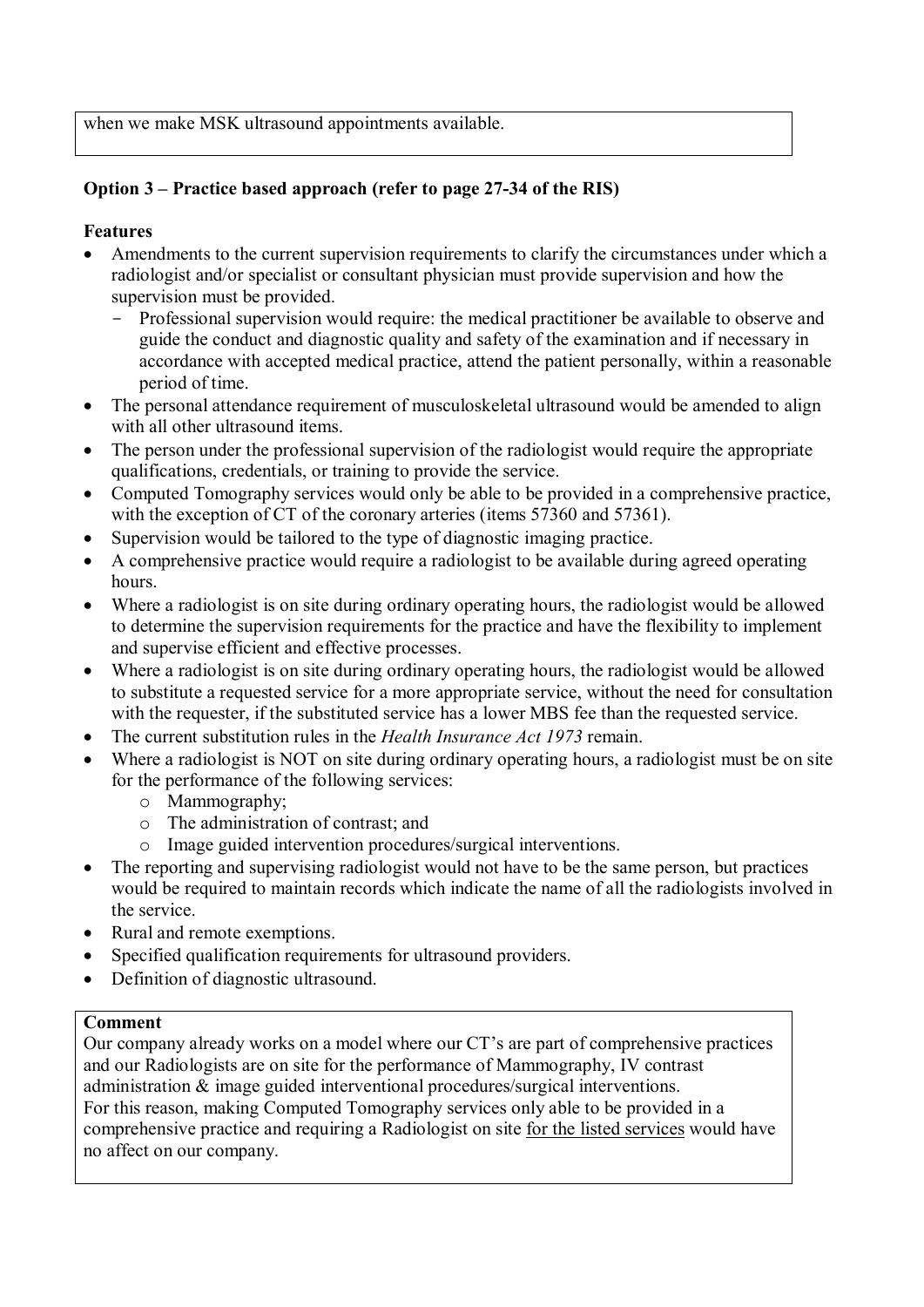However, to put a requirement on how many hours per day a Radiologist must be on site for a practice to be classified as Comprehensive would most likely affect a few of our practices. Being in a non-metropolitan region, it is not viable to have a Radiologist at some comprehensive sites all day or every day of the week. The workload is not sufficient in those towns to support a Radiologist on site every day given the availability of Radiologists and their wages.

A better method to address the concerns outlined in this RIS would be to regulate to ensure a Radiologist is on site for studies requiring the administration of IV contrast, interventional procedures and mammography. This would ensure that more complex cases are managed by the supervising Radiologist.

Routine CT studies, like spines or sinuses, do not require a supervising Radiologist on site to influence the study. The base protocols are already well established (and already a DIAS requirement) and if performed by qualified staff, quality and dose are not an issue.

## **A Comprehensive practice (refer to page 28-29 of the RIS)**  *Questions:*

- Are there any other types of practices which have not been identified?
- Are there comprehensive practices that do not currently have a radiologist onsite?
- What are the costs of employing a radiologist onsite during ordinary operating hours?
- What are the costs of non-comprehensive practices expanding to become comprehensive practices?
- Are there enough radiologist for this to occur? What are the barriers?
- Is there any role for standalone CT and, if so, how would current safety and quality concerns be addressed? What will be the impact of this change on providers and patients?
- What other costs (if any) might be associated with the proposed changes?
- What are the potential consequences of the proposed changes?

## **Comment**

Being a smaller company in a non metropolitan region, we do not have Radiologists at some of our comprehensive practices all day or every day. They visit on a seasonal basis or alternate days.

Radiologists are difficult to get to move to our regional centre. Wages vary depending on if they are fellows of RANZCR or they have area of need restrictions on them. The range is from \$500,000 – \$900,000+ per annum with study leave. Locum Radiologists are asking up to \$3300 per day with travel, car hire & accommodation on top of that. Undersupply of Radiologists is definitely an issue.

Further clarification is required in regards to a comprehensive practice requiring a radiologist to be available during agreed operating hours. How would this affect a practice that only has a radiologist on alternate days? What if a locum is unavailable when a radiologist is on leave for a day? If there is no flexibility on the agreed hours, potentially existing practices that are comprehensive in regards to the modalities installed may not be able to meet the agreed radiologist hours. Linking radiologist presence on site to specific examinations, eg CT with contrast, would address many of the concerns of supervision listed in the RIS while not adversely affecting sites providing limited services un-supervised, eg non-contrast CT.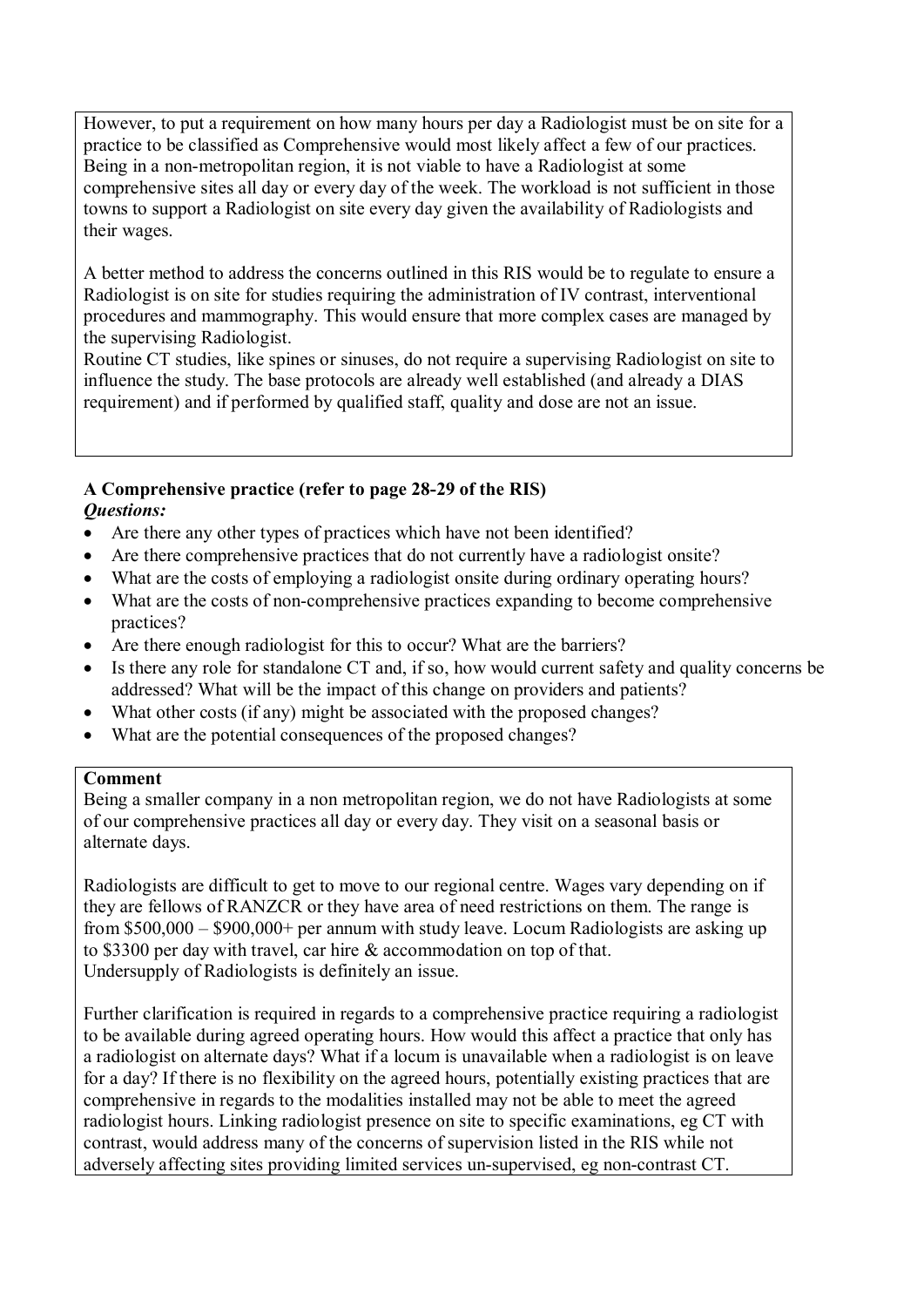## **Non-radiologist specialist practice (refer to page 30-31 of the RIS)**  *Question*

Are there any other services currently performed by non-radiology specialists?

#### **Comment**

## **ADDITIONAL ISSUES FOR CONSULTATION**

## **1. Rural and remote exemptions (refer to page 31-32 of the RIS)**

The intention of having rural exemptions is to ensure patients have access to services without compromising on quality. However, current arrangements for rural exemptions vary for each of the modalities, creating confusion due to an inconsistent approach. The current approach is also difficult to administer.

## *Questions*

- Does the current rule meet its goal of increasing access for patients without comprising on quality?
- Should exemptions be geographically/distance based rather than looking at population base and local availability of specialist services?
- Are there any other mechanisms that provide incentives for local services provision in rural Australia?
- What is the role of tele-radiology? Should it be the only service, or an adjunct the local service provision?
- Should the exemption not be available for certain types of services?

#### **Comment**

We feel the DIAS has addressed many quality issues and this is an effective way of establishing and maintaining a minimum acceptable standard. The high cost of establishing comprehensive practices and employing a Radiologist makes providing comprehensive services in rural areas very financially unviable. Tele-radiology services allow providers to deliver many essential imaging examinations to patients that would otherwise have to travel great distances or accept inferior examinations.

**2. Implementing any changes and the relative role of regulation and the Diagnostic Imaging Accreditation Scheme (DIAS) (refer to page 33-34 of the RIS)** 

The relative role of regulation and accreditation in enhancing the quality framework for MBS funded diagnostic imaging services will be determined following feedback received from stakeholders under this consultation process.

## *Questions*

- Would changes to supervision be better placed in the DIAS or remain in the regulations?
- How would a practice based supervision approach be incorporated into regulation?
- Is it necessary to have a modality based approach in the regulations (as a minimum) and a practice based approach in accreditation?

**Comment**